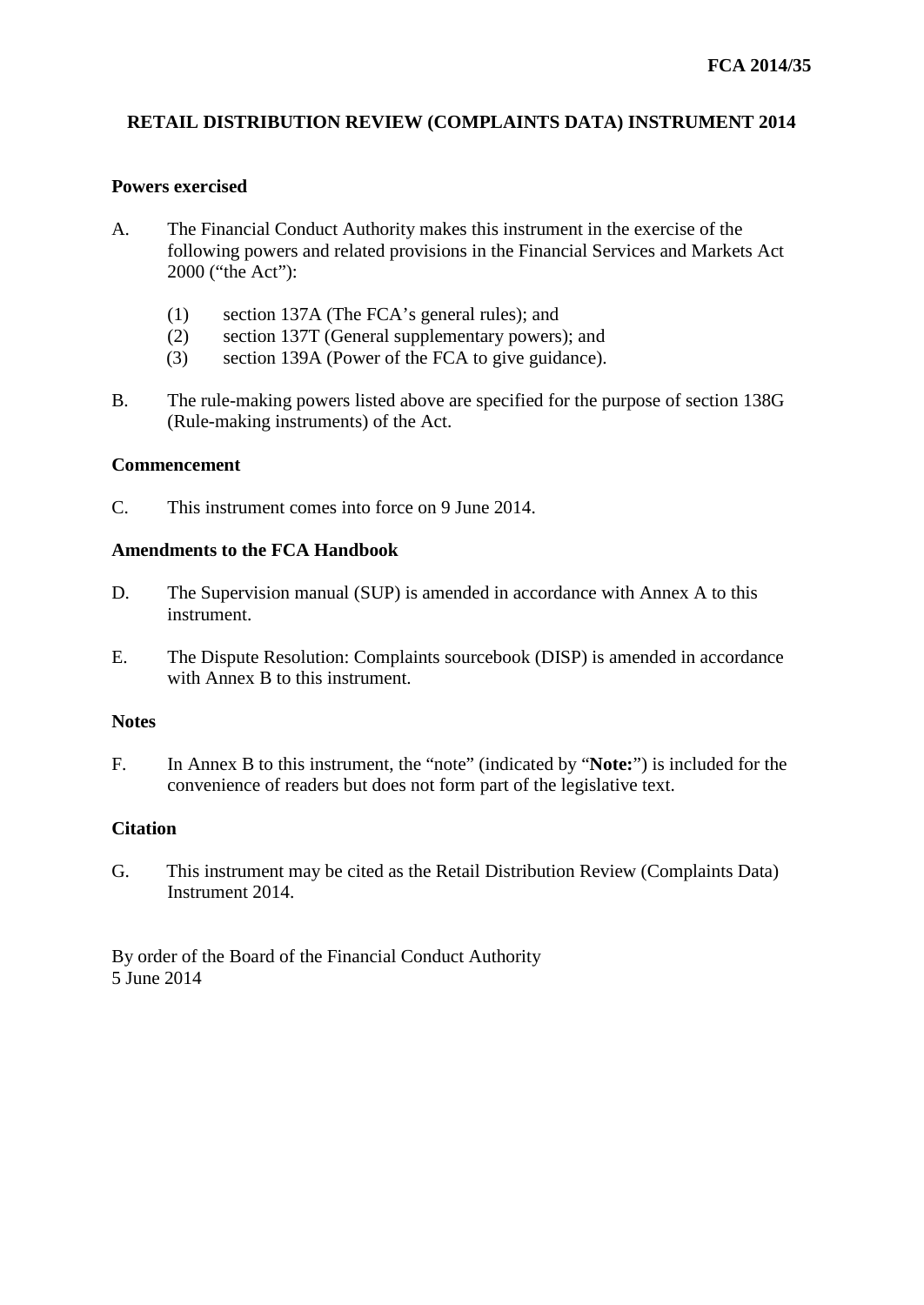# **Annex A**

## **Amendments to the Supervision manual (SUP)**

In this Annex, underlining indicates new text and striking through indicates deleted text.

### Ongoing alerts for retail adviser complaints

- 10A.14.24 R (1) A *firm* must notify the *FCA*, in the form set out in *SUP* 10 Annex 9R, where:
	- (a) in any twelve-month period, it has upheld three *complaints*  about matters relating to the *retail investment activities* activities carried out by any one *employee* when acting as a *retail investment adviser*; or
	- (b) it has upheld a *complaint* about matters relating to the *retail investment activities* activities carried out by any one *employee* when acting as a *retail investment adviser*, where the redress paid exceeds £50,000.

…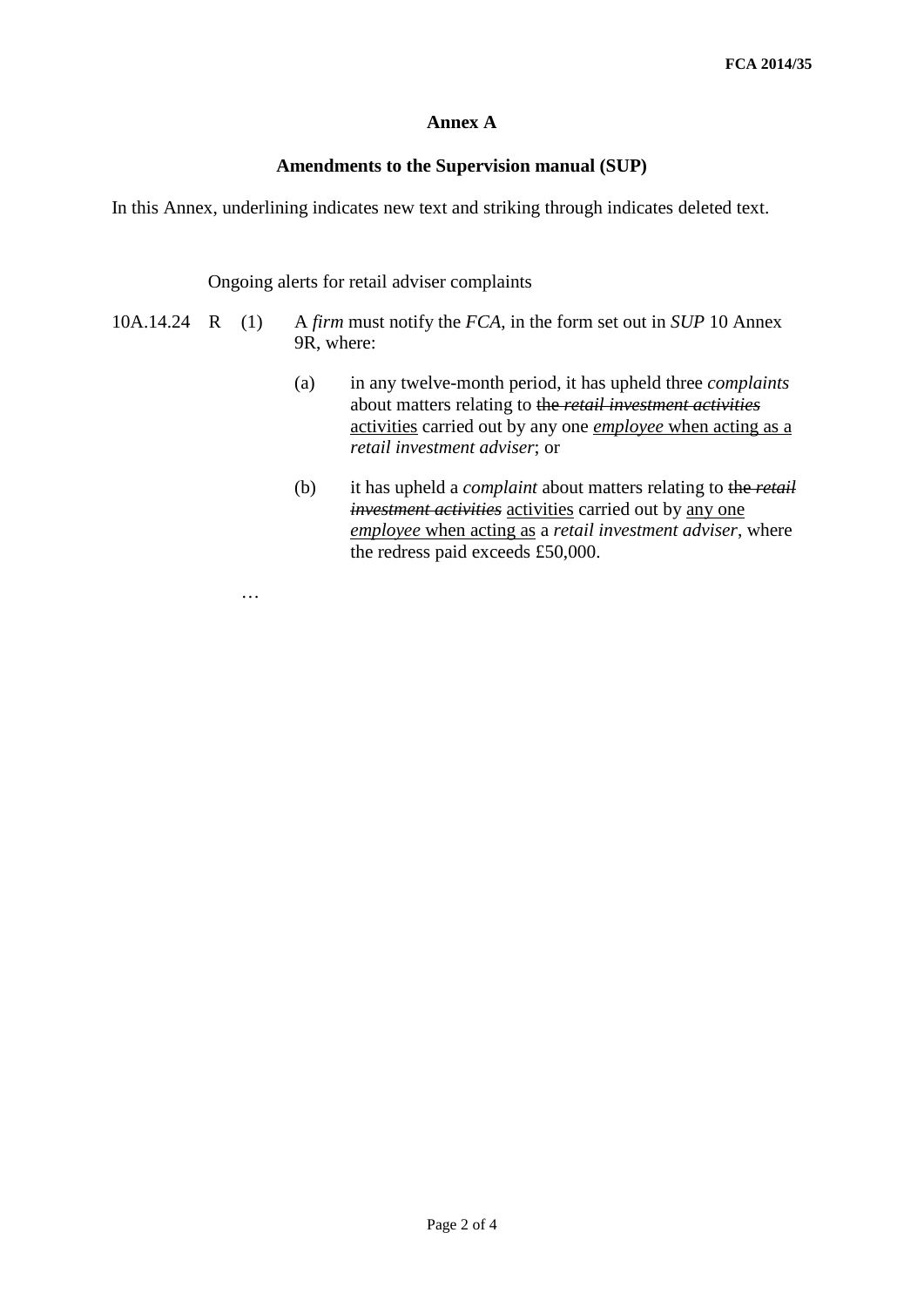## **Annex B**

#### **Amendments to the Dispute Resolution: Complaints sourcebook (DISP)**

In this Annex, underlining indicates new text and striking through indicates deleted text.

- 1.10.2A R (1) Twice a year a *firm* must provide the *FCA* with a complete report concerning *complaints* received from *eligible complainants* about matters relating to the *retail investment activities* activities carried out by its *employees* when acting as *retail investment advisers*. The report must be set out in the format in *DISP* 1 Annex 1CR. (2) *DISP* 1 Annex 1CR requires (for the relevant reporting period) information about: (a) the total number of *complaints* received by the *firm* about
	- matters relating to the *retail investment activities* activities carried out by its *employees* when acting as *retail investment advisers*;
	- (b) the total number of *complaints* closed by the *firm* about matters relating to the *retail investment activities* activities carried out by its *employees* when acting as *retail investment advisers*;
	- (c) the total number of *complaints* upheld by the *firm* about matters relating to the *retail investment activities* activities carried out by its *employees* when acting as *retail investment advisers*; and
	- (d) the total amount of redress paid in respect of *complaints* upheld during the reporting period about matters relating to the *retail investment activities* activities carried out by its *employees* when acting as *retail investment advisers*.

1.10.3 G …

…

…

[**Note**: See *SUP* 10A.14.24R for the ongoing duty to notify *complaints* about matters relating to the *retail investment activities* of a activities carried out by any *employee* when acting as a *retail investment adviser*.].

Page 3 of 4